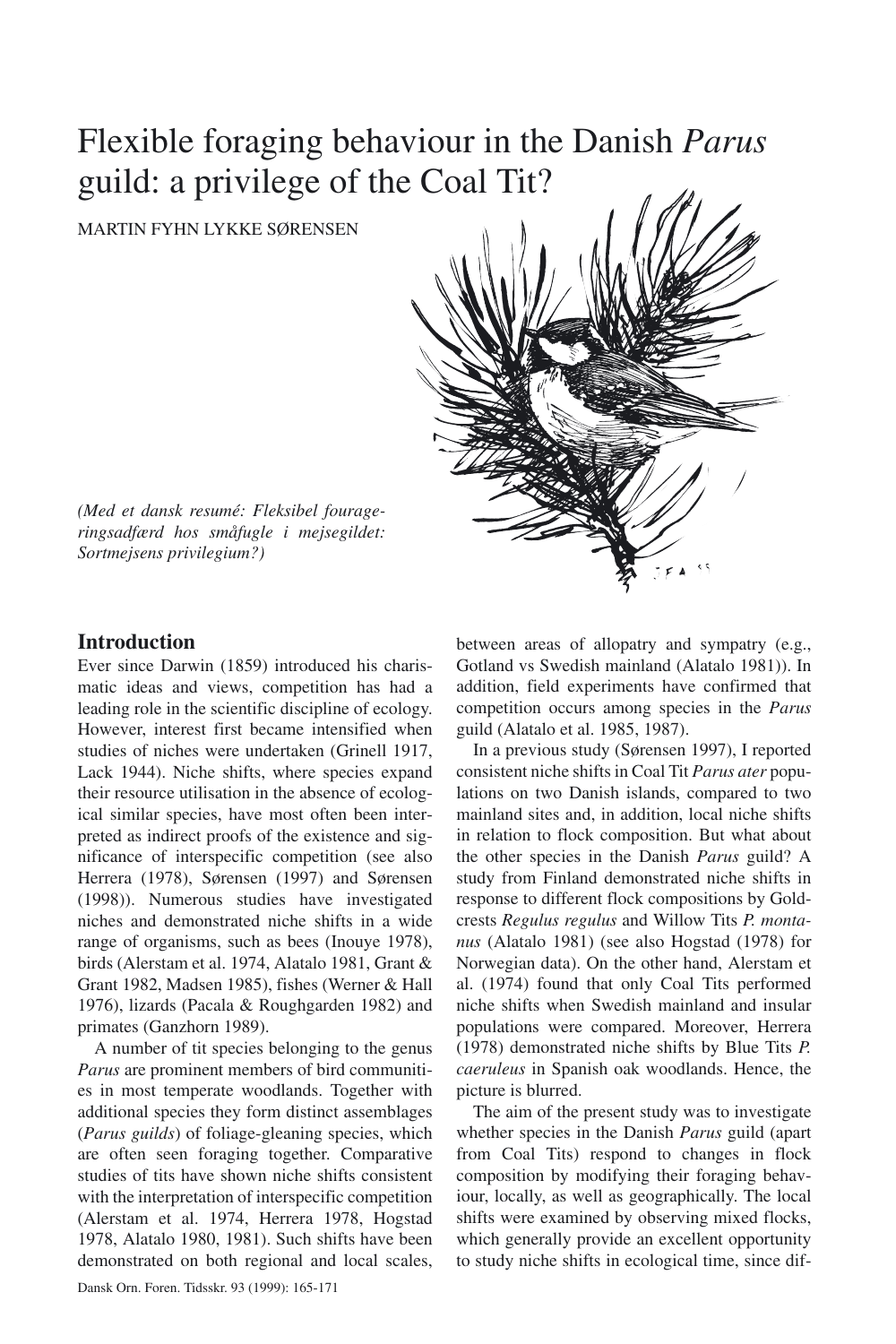ferent species can be observed with or without putative competing species. Niche shifts between sites (geographical niche shifts) were assessed by observing tit populations at two mainland sites and two islands. As far as I know, previous studies have not involved multiple islands and mainland sites. The present study was performed in autumn, whereas most earlier studies on foraging behaviour have been performed during winter.

## **Populations, study areas and methods**

Five species of tits commonly breed in Denmark. Four species are widely distributed, whereas Crested Tits *P. cristatus* are restricted to Jutland and Funen. In addition, Crested Tits, and to some extent Marsh Tits *P. palustris*, are largely absent from isolated islands in the Danish archipelago (Wiggins & Møller 1997). The data were gathered in autumn 1995 at four sites: Mols (56°14'N, 10°34'E) and Stensbæk (55°16'N, 8°57'E) (mainland); and Anholt (56°42'N, 11°34'E) and Læsø (57°16'N, 11°00'E) (islands). Observations were made from mid-September to early November at Mols; in mid-October at Stensbæk; from late September to early November on Anholt; and in late October on Læsø. The data were collected alongside with the Coal Tit data previously presented (Sørensen 1997).

The islands Anholt and Læsø in the Kattegat covers 23 km2 and 100 km2, respectively. The shortest distance from Anholt to the mainland is 48 km, from Læsø 29 km. The distance between the two islands is 72 km. Pines *Pinus sylvestris* and *P. mugo* dominated the woods on Anholt; on Læsø, pine, spruce *Picea abies* and *P. sitchensis*, and deciduous trees were all common. The Mols site was dominated by pine and spruce with some larch *Larix decidua* and deciduous trees, especially birch *Betula* spp. The Stensbæk site was dominated by spruce with some pine.

Anholt and Læsø sustain the same *Parus* species, namely Great *P. major*, Blue and Coal Tits. The mainland sites also hold these species, but here Crested and Marsh Tits are present as well. The study sites thus represent pairwise geographi-

Tab. 1. Tests of potential study site differences in median foraging site scores (Mann-Whitney U-tests). Mols and Stensbæk are mainland sites, Anholt and Læsø islands. GT: Great Tit, BT: Blue Tit, GCr: Goldcrest. SE: Standard error of the mean.

*Mann-Whitney U-tests af potentielle forskelle mellem valg af fourageringssted på studielokaliteterne. Mols og Stensbæk er fastlandslokaliteter, Anholt og Læsø er øer. GT: Musvit, BT: Blåmejse, GCr: Fuglekonge. Tests er lavet for 3 forskellige trætyper; Pine: Fyrretræer, Deciduous: Løvtræer, Spruce: Grantræer. SE: Middelfejl på middelværdi.*

| <b>Species</b><br>Art | Study sites<br>Lokalitet | Tree<br>Trætype | Score <sup>a</sup> | <b>SE</b> | N      | $Z^b$  | P    |
|-----------------------|--------------------------|-----------------|--------------------|-----------|--------|--------|------|
| <b>GT</b>             | Mols vs Anholt           | Pine            | 2.29/2.37          | 0.10/0.09 | 40/43  | $-1.8$ | 0.86 |
|                       | Mols vs Læsø             | Pine            | 2.29/2.25          | 0.10/0.15 | 40/36  | $-1.2$ | 0.24 |
|                       | Mols vs Anholt           | Deciduous       | 2.41/2.49          | 0.07/0.13 | 60/20  | $-0.6$ | 0.54 |
|                       | Mols vs Læsø             | Deciduous       | 2.41/2.43          | 0.07/0.08 | 60/44  | $-0.1$ | 0.96 |
|                       | Anholt vs Læsø           | Pine            | 2.37/2.25          | 0.09/0.15 | 43/36  | $-1.5$ | 0.15 |
| <b>BT</b>             | Mols vs Anholt           | Pine            | 2.46/2.85          | 0.21/0.22 | 12/9   | $-1.6$ | 0.10 |
|                       | Mols vs Anholt           | Deciduous       | 2.74/2.14          | 0.09/0.38 | 23/6   | $-1.7$ | 0.09 |
| GCr                   | Mols vs Anholt           | Pine            | 3.42/3.58          | 0.16/0.04 | 19/153 | $-0.7$ | 0.50 |
|                       | Mols vs Læsø             | Pine            | 3.42/3.61          | 0.16/0.07 | 19/51  | $-0.9$ | 0.36 |
|                       | Mols vs Anholt           | Spruce          | 3.66/3.58          | 0.08/0.12 | 29/15  | $-0.4$ | 0.67 |
|                       | Mols vs Læsø             | Spruce          | 3.66/3.68          | 0.08/0.09 | 29/24  | $-0.1$ | 0.89 |
|                       | Stensbæk vs Anholt       | Spruce          | 3.82/3.58          | 0.06/0.12 | 28/15  | $-1.5$ | 0.13 |
|                       | Stensbæk vs Læsø         | Spruce          | 3.82/3.68          | 0.06/0.09 | 28/24  | $-1.2$ | 0.22 |
|                       | Anholt vs Læsø           | Pine            | 3.58/3.61          | 0.04/0.07 | 153/51 | $-0.5$ | 0.60 |
|                       | Anholt vs Læsø           | Spruce          | 3.58/3.68          | 0.12/0.09 | 15/24  | $-0.5$ | 0.59 |
|                       | Mols vs Stensbæk         | Spruce          | 3.66/3.82          | 0.08/0.06 | 29/28  | $-1.5$ | 0.12 |

a Mean values *middelværdier*

b Corrected for ties *korrigeret teststørrelse*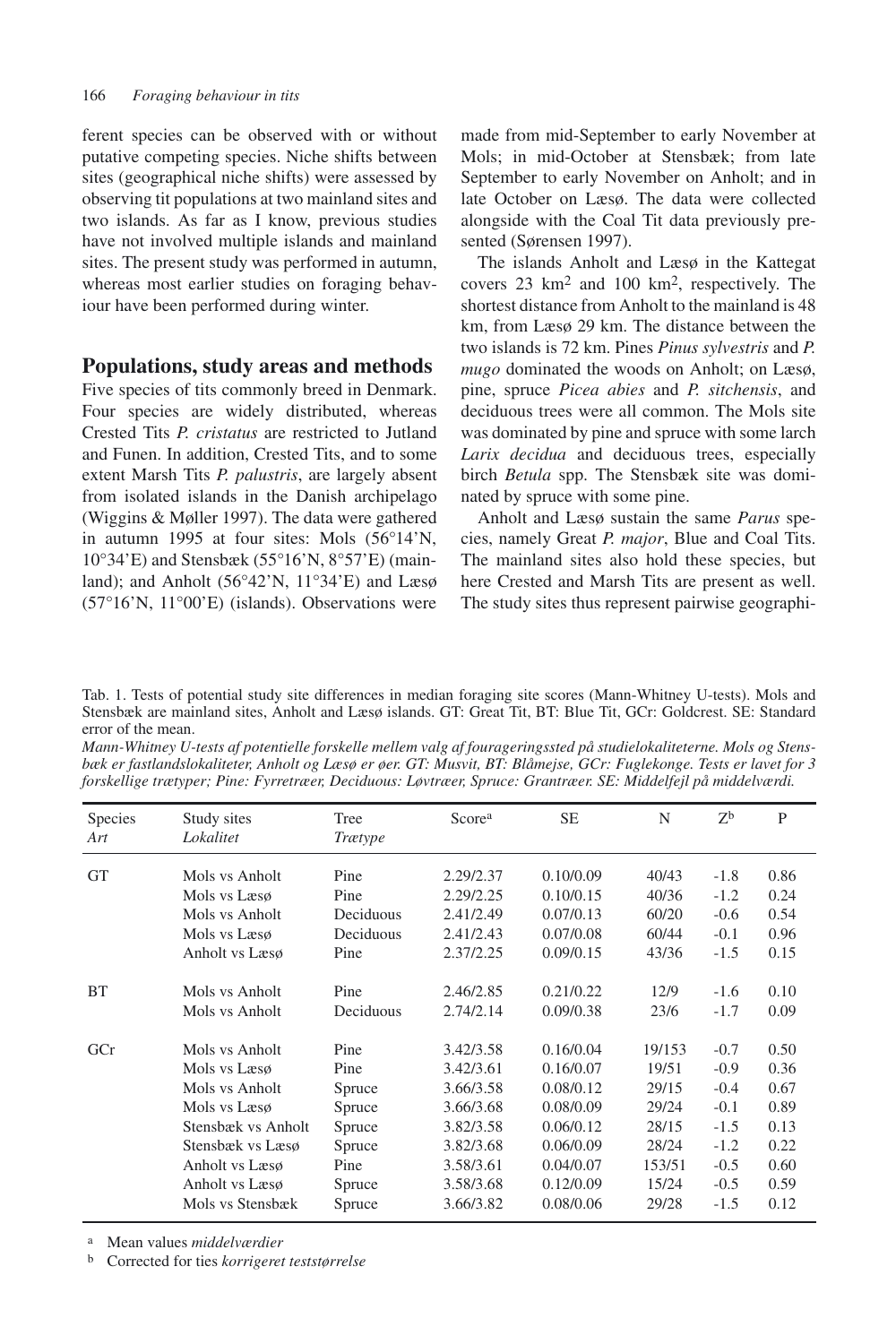

Fig. 1. Foraging site scores (left) and foraging heights (right) for Goldcrests on Anholt during foraging-bouts in spruce stands with or without Great Tits (GT) present. Bars indicate one SE.

*Fourageringsscorer (til venstre) og fourageringshøjder (til højre) for Fuglekonger på Anholt under fouragering i grantræer med eller uden tilstedeværelsen af Musvit (GT). SE er angivet over søjlerne.*

cal replicas (Anholt/Læsø and Mols/Stensbæk) in terms of *Parus* guild composition, thus diminishing the problem of potential differences in local environments of the study sites. Additional species, such as Goldcrest, Treecreeper *Certhia familiaris*, and Chiffchaff *Phylloscopus collybita* were sometimes part of the guilds. Thus, besides Coal Tits, Goldcrests, Great and Blue Tits are found at all four sites; these were all included in the investigation for geographical niche shifts. Potential niche shifts in relation to flock composition (local shifts) were investigated at Mols, and for Goldcrests also on Anholt, using the presence/absence procedure previously applied (Alatalo 1981, Sørensen 1997).

After localising flocks or single birds, foraging sites were recorded every 15 s. Due to the activity of the birds and the dense canopy, the number of observations usually ranged between one and three; more than five observations per individual were never made. In order to minimise observer bias, the first record was not taken until 15 s after the focal bird was sighted. Tree category (pine, spruce, larch or deciduous), foraging site, estimated foraging height (to the nearest m), and flock size and composition were recorded. The following foraging sites were distinguished: trunk, branch, twig and needle (Ulfstrand & Nilsson 1976). Foraging site scores were defined on an ordinal scale signifying a spatial gradient: trunk=1, branch=2, twig=3 and needle=4.

To assess the degree of intraspecific competition between Coal Tits, observations were divided into two categories: Coal Tits foraging alone and Coal Tits foraging with conspecifics only.

In order to minimise the detrimental effect of pseudoreplication (Hurlbert 1984), which has plagued most earlier investigations, mean values of foraging site scores and foraging heights for each individual were used in all statistical treatments. Possible niche shifts were investigated by Mann-Whitney U-tests (foraging site medians) and unpaired t-tests (foraging height means).

### **Results**

No significant differences could be found in any mainland/island comparisons of foraging site scores of Goldcrests, Great and Blue Tits. Furthermore, there were no inter-island, nor any intermainland differences with respect to foraging site scores of the three species (Tab. 1).

Potential local niche shifts (flock composition shifts) at Mols were investigated, but could not be demonstrated for any species. This applied to foraging site scores (Tab. 2) as well as foraging heights (Tab. 3). The same picture emerged in the Goldcrest population on Anholt, during foraging bouts in spruce stands with or without Great Tits present (Fig. 1). Unfortunately, I was unable to gather enough data on the Goldcrest with and without Coal Tits present from any of my study sites.

Finally, I found no differences in foraging site scores when Coal Tits were observed alone or with conspecifics only (Tab. 4). Hence, the degree of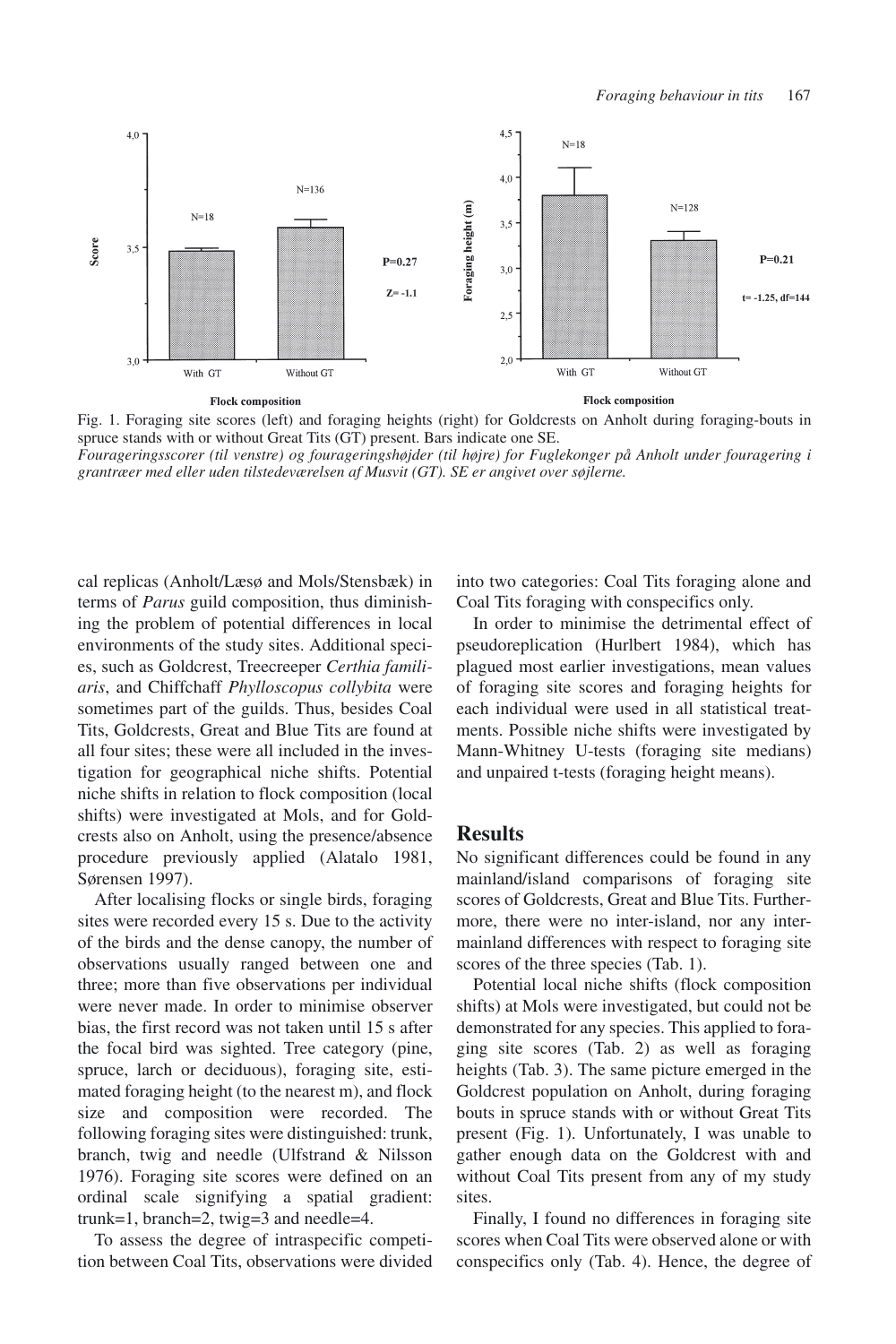| Tab. 2. Foraging site scores of birds in the <i>Parus</i> guild in relation to flock composition at Mols. CrT: Crested Tit, MT: |  |  |  |  |
|---------------------------------------------------------------------------------------------------------------------------------|--|--|--|--|
| Marsh Tit, CC: Chiffchaff (other abbreviations as in Tab. 1).                                                                   |  |  |  |  |

*Fourageringsscorer for arter tilhørende mejsegildet sat i relation til floksammensætning, Mols. CrT: Topmejse, MT: Sumpmejse, CC: Gransanger (øvrige forkortelser som i Tab. 1).*

| Species<br>Art | Flock composition<br>Floksammensætning | Tree<br><b>Trætype</b> | Scorea                             | N        | Z <sub>b</sub> | P    |
|----------------|----------------------------------------|------------------------|------------------------------------|----------|----------------|------|
| <b>GT</b>      | Without CrT and BT<br>With CrT         | Pine                   | $2.33 \pm 0.11$<br>$2.14 \pm 0.14$ | 35<br>7  | $-1.1$         | 0.27 |
| <b>GT</b>      | Without BT and CrT<br>With BT          | Deciduous              | $2.46 \pm 0.09$<br>$2.36 \pm 0.13$ | 33<br>25 | $-0.4$         | 0.66 |
| MT             | Without GT and BT<br>With GT           | Deciduous              | $2.72 \pm 0.10$<br>$2.79 \pm 0.11$ | 15<br>16 | $-0.8$         | 0.43 |
| CrT            | Without GT<br>With GT                  | Pine                   | $2.14 \pm 0.11$<br>$2.01 \pm 0.12$ | 32<br>16 | $-0.7$         | 0.46 |
| <b>BT</b>      | Without GT and MT<br>With GT           | Deciduous              | $2.73 + 0.14$<br>$2.79 \pm 0.10$   | 11<br>14 | $-0.1$         | 0.89 |
| <b>BT</b>      | Without GT and MT<br>With GT           | Pine                   | $2.51 \pm 0.35$<br>$2.40 \pm 0.19$ | 7<br>5   | $-0.3$         | 0.74 |
| <sub>CC</sub>  | Without GT<br>With GT                  | Pine                   | $3.35 \pm 0.15$<br>$3.14 \pm 0.11$ | 10<br>14 | $-1.1$         | 0.26 |

 $a$  Mean  $\pm$  SE

b Corrected for ties *korrigeret teststørrelse*

| Tab. 3. Foraging heights (m) of birds in the <i>Parus</i> guild in relation to flock composition at Mols (see Tab. 1 and Tab. |  |  |  |
|-------------------------------------------------------------------------------------------------------------------------------|--|--|--|
| 2 for abbreviations).                                                                                                         |  |  |  |

*Gennemsnitlige fourageringshøjder (m) for arter tilhørende mejsegildet sat i relation til floksammensætning, Mols (forkortelser som i Tab. 1 og Tab. 2).*

| Species<br>Art | Flock composition<br>Floksammensætning | Tree<br><b>Trætype</b> | Height <sup>a</sup>             | N        | t       | P     |
|----------------|----------------------------------------|------------------------|---------------------------------|----------|---------|-------|
| <b>GT</b>      | Without CrT and BT<br>With CrT         | Pine                   | $4.9 \pm 0.4$<br>$6.3 \pm 1.0$  | 35<br>7  | $-1.53$ | 0.13  |
| <b>GT</b>      | Without BT and CrT<br>With BT          | Deciduous              | $3.5 \pm 0.2$<br>$2.9 \pm 0.3$  | 33<br>25 | 1.53    | 0.13  |
| MT             | Without GT and BT<br>With GT           | Deciduous              | $2.6 \pm 0.3$<br>$1.9 \pm 0.2$  | 14<br>16 | 1.80    | 0.083 |
| CrT            | Without GT<br>With GT                  | Pine                   | $6.8 \pm 0.6$<br>$7.0 \pm 0.7$  | 32<br>16 | $-0.17$ | 0.87  |
| <b>BT</b>      | Without GT and MT<br>With GT           | Deciduous              | $3.6 \pm 0.4$<br>$2.8 \pm 0.4$  | 11<br>14 | 1.51    | 0.14  |
| <b>BT</b>      | Without GT and MT<br>With GT           | Pine                   | $5.1 \pm 0.37$<br>$6.0 \pm 0.5$ | 5        | $-1.56$ | 0.15  |
| <sub>CC</sub>  | Without GT<br>With GT                  | Pine                   | $6.3 \pm 1.4$<br>$5.2 \pm 0.4$  | 10<br>10 | 0.77    | 0.45  |

 $a$  Mean  $+$  SE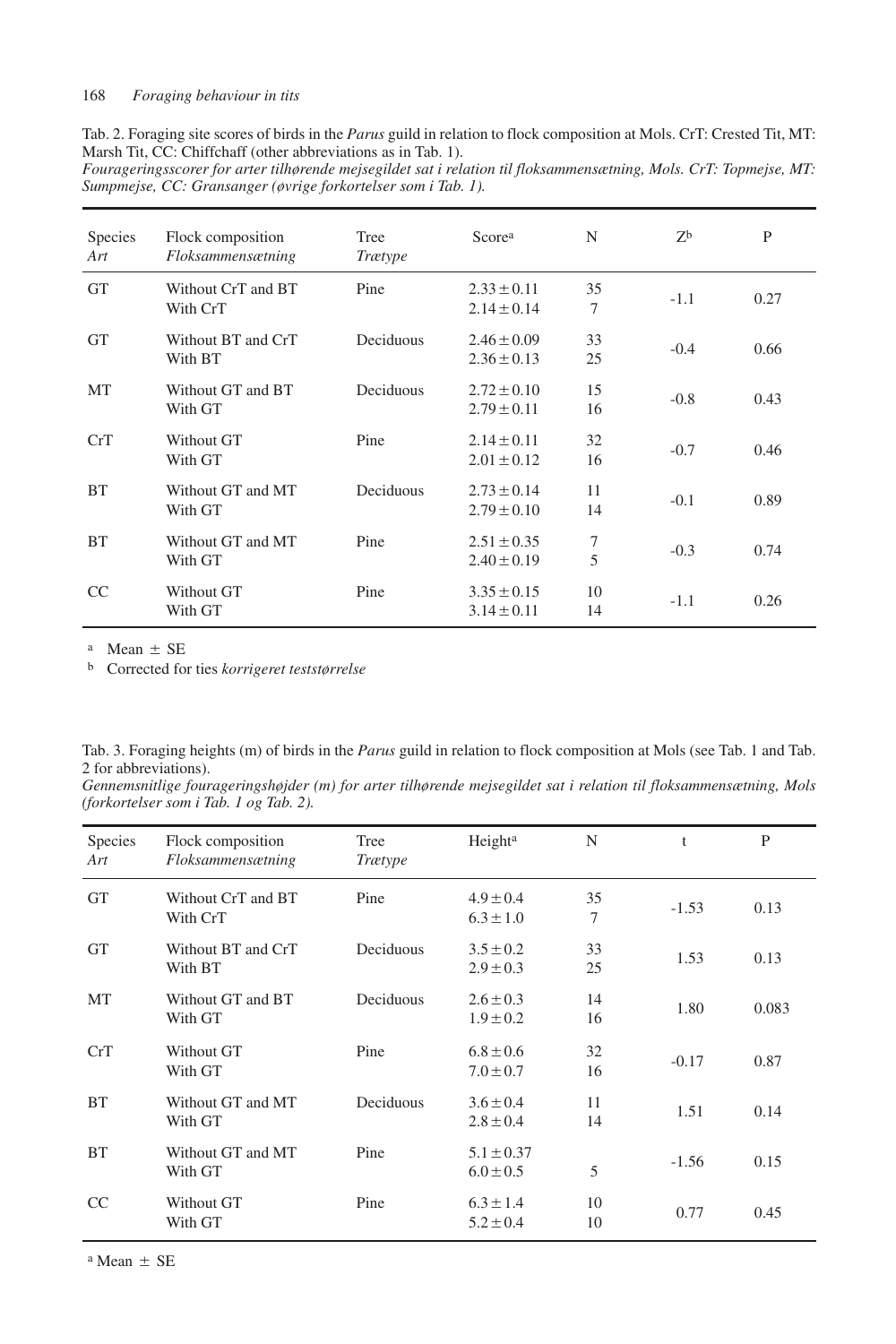|                  |                                     | Scorea                                                   |                |      |       |
|------------------|-------------------------------------|----------------------------------------------------------|----------------|------|-------|
|                  | Coal Tits alone<br>Sortmejser alene | Coal Tits with conspecifics<br>Sortmejser med artsfæller | Z <sub>b</sub> | P    | N     |
| Mols, pine       | $3.75 \pm 0.20$                     | $3.44 \pm 0.19$                                          | $-1.5$         | 0.13 | 10/13 |
| Mols, spruce     | $3.57 \pm 0.11$                     | $3.50 \pm 0.08$                                          | $-0.9$         | 0.36 | 39/57 |
| Anholt, pine     | $3.20 \pm 0.13$                     | $3.15 \pm 0.10$                                          | $-0.6$         | 0.55 | 45/53 |
| Stensbæk, spruce | $3.69 \pm 0.13$                     | $3.61 \pm 0.11$                                          | $-0.2$         | 0.88 | 12/31 |

Tab. 4. Foraging site scores for Coal Tits foraging alone or together with other Coal Tits. *Fourageringsscorer for Sortmejser fouragerende alene eller sammen med artsfæller.*

 $a$  Mean  $\pm$  SE

b Corrected for ties *korrigeret teststørrelse*

intraspecific competition on foraging site choice among Coal Tits appears to be negligible.

## **Discussion**

Niche shifts in species belonging to the *Parus* guild have previously been demonstrated in Sweden (Alerstam et al. 1974), Spain (Herrera 1978) and Finland (Alatalo 1981), so local niche shifts by subdominant species, such as Goldcrest, Chiffchaff and Marsh Tit were to be expected in Denmark. Due to the missing Marsh and Crested Tits on both islands, geographical niche shifts were anticipated by at least the Goldcrest. However, none of these expectations were met. The results might have turned out differently if the study had been performed in winter, when resources are scarce, thus creating a greater incentive to optimise foraging efficiency (Alatalo 1980). Still, it is likely that no niche shifts have occurred over evolutionary time or are occurring (ecological time). The former is in accordance with Wiggins & Møller (1997), who conclude that the present breeding distributions of the *Parus* guild species in the Danish archipelago are largely a result of biogeographic factors (island size and isolation) and dispersal propensity, but not interspecific competition. Consequently, interspecific competition might not have been a strong selective agent in the three species (Goldcrest, Great and Blue Tit) on the two islands, unlike insular Coal Tits (Sørensen 1997).

Previous studies have not considered intraspecific competition. The present study suggests that the degree of intraspecific competition among Coal Tits of foraging site selection is negligible. A possible explanation of this lack of competition might be kinship among Coal Tits in the same flock. Coal Tits might by this *non-competitive approach* promote the survival of relatives.

The studied species showed little flexibility in their foraging behaviour, indicating a rather rigid foraging organisation, at least in the non-winter period. My study does not exclude the possibility of small-scale flexibilities (e.g. foraging flexibility as a response to differential microhabitat prey density (Smith & Sweatman 1974)). Other factors that could have influenced searching efficiency are morphological constraints (e.g. large size of Great Tits (Wiggins et al. 1998)), predation risk, prey abundance, palatability and conspicuousness (see Royama (1970) for details). However, these considerations are beyond the scope of this paper.

The evidence from the present study, combined with my earlier findings, indicates that the Coal Tit is the only species in the Danish autumn *Parus* guild that alters its foraging behaviour in response to differential flock composition, geographically as well as locally. This flexibility is probably necessitated by the small size of the Coal Tit, as a method of coping with the competitive pressures exerted by the other species in the guild, whereby foraging optimisation might be achieved. Another way for Coal Tits to optimise their foraging efforts, in spite of fierce interspecific competition, seems to be an overall refrainment from intraspecific competition.

The other species in the autumn *Parus* guild occupy, by virtue of their dominance status, profitable foraging sites (e.g. Great Tits and Crested Tits), or are forced to occupy low-quality foraging sites (e.g. Goldcrests and Coal Tits), in return for the many benefits of flocking (Krebs et al. 1972, Krebs 1973).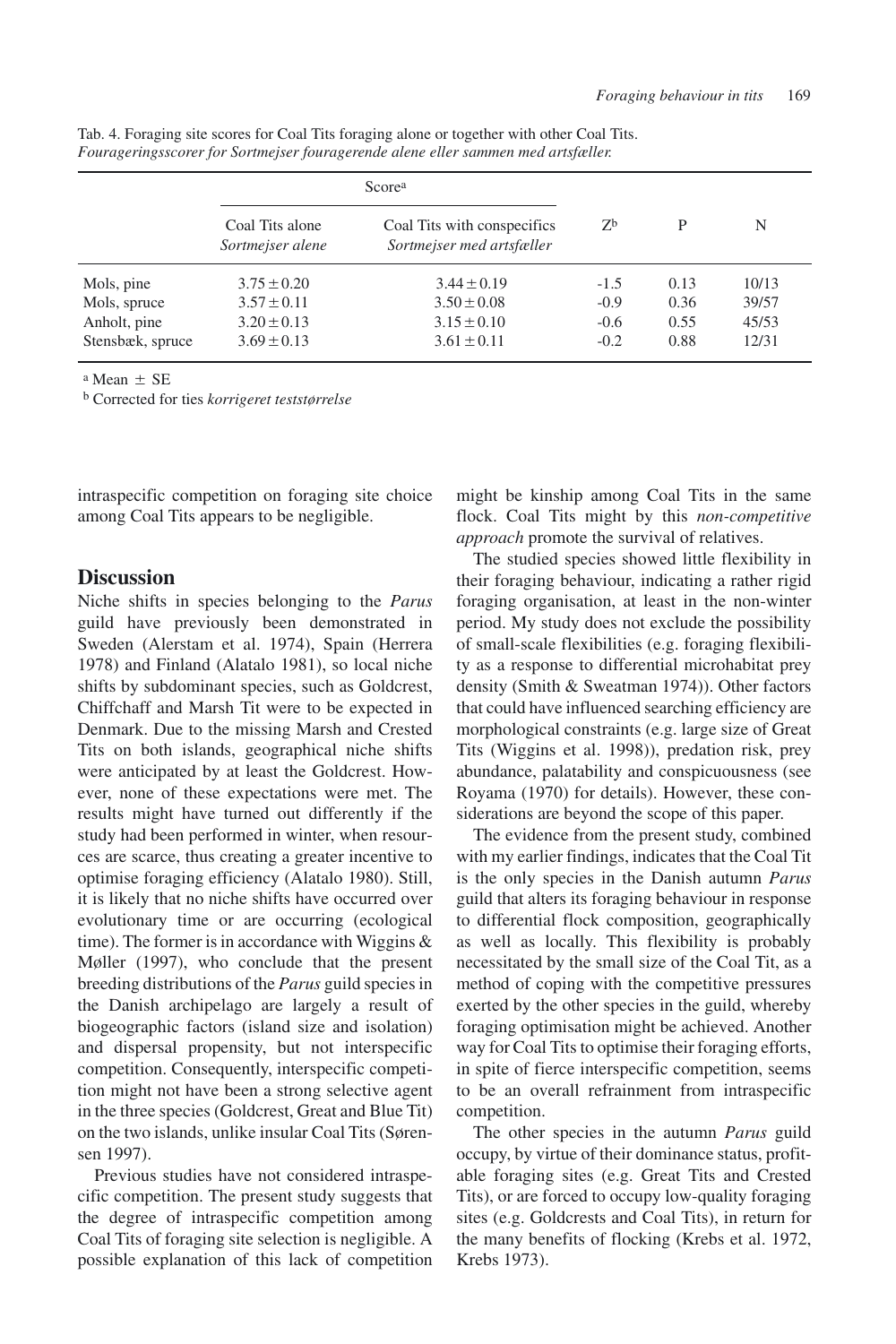## **Acknowledgments**

David Anthony Wiggins, Minna Lladó and Anders Pape Møller kindly provided valuable comments on previous drafts. I thank the staff at the Mols Laboratory for providing accommodation and access to the study sites. In addition, Mikael Münster-Swendsen is thanked for granting access to lands and housing at Copenhagen University's field sites (Lyngholt and Nordmark) on Læsø. Else Kristine Sørensen kindly provided all that was needed during the field work at Stensbæk. The study was supported by a grant from the Danish Natural Science Research Council (to A. P. Møller).

#### **Resumé**

#### **Fleksibel fourageringsadfærd hos småfugle i mejsegildet: Sortmejsens privilegium?**

Fourageringsadfærd hos en lang række småfugle blev i efteråret 1995 studeret på fire lokaliteter i Danmark. Undersøgelsen blev udført på to øer, Anholt og Læsø, samt på to jyske lokaliteter, Mols Bjerge og Stensbæk. Jeg var interesseret i at undersøge potentielle nicheforskydninger for derigennem at kunne sige noget om graden af interspecifik konkurrence i disse fuglesamfund, hvori de fleste arter er mejser.

Denne artikel, der er en opfølgning på Sørensen (1997), undersøger to slags nicheforskydninger: (1) geografiske adfærdsforskelle mellem øer og fastlandslokaliteter og (2) lokale og midlertidige forskelle i fravær/tilstedeværelse af dominante arter, såsom Musvit *Parus major* og Topmejse *P. cristatus*. På Anholt og Læsø er Topmejsen og Sumpmejsen *P. palustris* fraværende.

De to nicheparametre fourageringsscore og -højde blev undersøgt; fourageringsscoren er en talmæssig angivelse af fourageringsstedet på træet: stamme=1, gren=2, kvist=3, nåle=4. Jeg fandt hverken geografiske nicheforskydninger med hensyn til fourageringsscore (Tab. 1) eller lokale forskydninger i fourageringsscore og -højde (Tab. 2, Tab. 3).

Den nærværende undersøgelse indikerer, at interspecifik konkurrence er (og har været) en svag evolutionær drivkraft for de undersøgte arters udvikling og udbredelse. Disse indikationer er i overensstemmelse med konklusionerne fra et nyligt studium af mejsers udbredelse på 53 danske øer (Wiggins & Møller 1997).

Undersøgelsen understreger Sortmejsens *P. ater* unikke status i "mejsegildet" med hensyn til dens fleksible fourageringsadfærd (Sørensen 1997). Hermed antydes en temmelig veletableret fourageringsorganisation i resten af gildet – i hvert fald om efteråret.

Sortmejsen er med sine 9,5 gram den næstmindste art i gildet, og er derfor en af de laveste i hierarkiet. En Sortmejse, der konfronteres med en stor Musvit eller en hidsig Blåmejse *P. caeruleus*, må ofte nøjes med mindre optimale fødekilder. Sortmejsens fleksibilitet bevirker imidlertid, at den hurtigt kan skifte til mere profitable fødeområder, når chancen byder sig. Min undersøgelse indikerer også en anden måde, hvorpå fødekonkurrence mindskes – Sortmejser undgår nemlig i vid udstrækning konkurrence med artsfæller (Tab. 4).



#### **References**

- Alatalo, R.V. 1980: Seasonal dynamics of resource partitioning among foliage-gleaning passerines in northern Finland. – Oecologia (Berl.) 45: 190-196.
- Alatalo, R.V. 1981: Interspecific competition in tits *Parus* and goldcrest *Regulus regulus*: foraging shifts in multispecific flocks. – Oikos 37: 335-344.
- Alatalo, R.V., L. Gustafsson, M. Lindén & A. Lundberg 1985: Interspecific competition and niche shifts in tits and the goldcrest: an experiment. – J. Anim. Ecol. 54: 977-984.
- Alatalo, R.V., D. Eriksson, L. Gustafsson & K. Larsson 1987: Exploitation competition influences the use of foraging sites by tits: experimental evidence. – Ecology 68: 284-290.
- Alerstam, T., S. G. Nilsson & S. Ulfstrand 1974: Niche differentiation during winter in woodland birds in southern Sweden and the island of Gotland. – Oikos 25: 321-330.
- Darwin, C. 1859: On the origin of species by means of natural selection, or the preservation of favoured races in the struggle of life. – John Murray, London.
- Ganzhorn, J. U. 1989: Niche separation of seven lemur species in the eastern rainforest of Madagascar. – Oecologia (Berl.) 79: 279-286.
- Grant, R. B. & P. R. Grant 1982: Niche shifts and competition in Darwin's finches: *Geospiza conirostris* and congeners. – Evolution 36: 637-657.
- Grinnell, J. 1917: The niche-relationships of the California Thrasher. – Auk 34: 427-433.